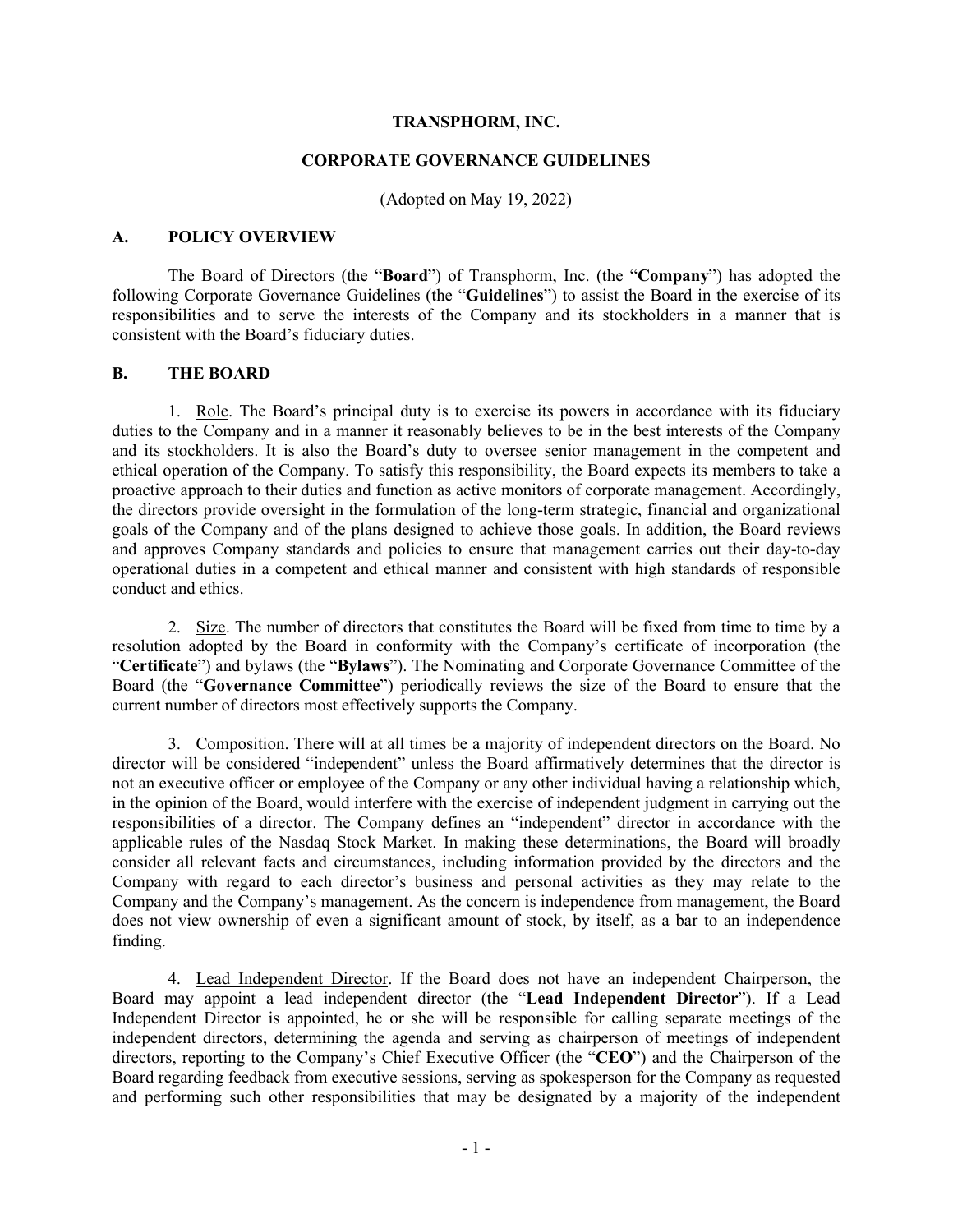directors from time to time. If a Lead Independent Director is appointed, his or her identity will be disclosed in the Company's annual proxy statement or published on the investor relations page of the Company's website.

5. Executive Sessions. All directors who are not Company employees, including both independent directors and such directors who are not independent directors by virtue of a material relationship, former status or family relationship, or for any other reason (collectively, "**non-employee**  directors"), will meet in executive sessions without management directors or management present on a periodic basis but no less than two times a year.

In addition, if the non-employee directors include directors who are not independent directors, the independent directors will also meet on a periodic basis but no less than two times a year in executive sessions. Such meetings should typically be held following regularly scheduled meetings or at such other times as requested by an independent director.

6. Director Qualifications. The Governance Committee is responsible for periodically reviewing and assessing with the Board desired qualifications, expertise and characteristics sought of Board members. While the Board has not established specific minimum qualifications for Board members, the Board believes that the assessment of director qualifications may include numerous factors, such as character, professional ethics and integrity, judgment, business acumen, proven achievement and competence in one's field, the ability to exercise sound business judgment, tenure on the Board and skills that are complementary to the Board, an understanding of the Company's business, an understanding of the responsibilities that are required of a member of the Board, other time commitments, diversity with respect to professional background, education, race, ethnicity, gender, age and geography, as well as other individual qualities and attributes that contribute to the total mix of viewpoints and experience represented on the Board (the "**Director Criteria**"). The Board should represent the balanced, best interests of the stockholders as a whole rather than special interest groups or constituencies.

The Governance Committee and the Board evaluate each director in the context of the membership of the Board as a group, with the objective of maintaining a Board that can best perpetuate the success of the business and represent stockholder interests through the exercise of sound judgment using its diversity of backgrounds and experiences in various areas. In determining whether to recommend a director for re-election, the Governance Committee also considers the director's past attendance at meetings, participation in and contributions to the activities of the Board and the Company and other qualifications and characteristics set forth in the charter of the Governance Committee.

The priorities and emphasis of the Governance Committee and of the Board with regard to these factors change from time to time to take into account changes in the Company's business and other trends, as well as the portfolio of skills and experience of current and prospective Board members. The Governance Committee and the Board review and assess the continued relevance of and emphasis on these factors as part of the Board's self-assessment process and in connection with candidate searches to determine if they are effective in helping to satisfy the Board's goal of creating and sustaining a Board that can appropriately support and oversee the Company's activities.

7. Changes in Employment. Each director must ensure that other existing and anticipated future commitments do not materially interfere with his or her service as a director.

Upon termination of employment with the Company, any employee director must submit his or her offer of resignation from the Board in writing to the chairperson of the Governance Committee.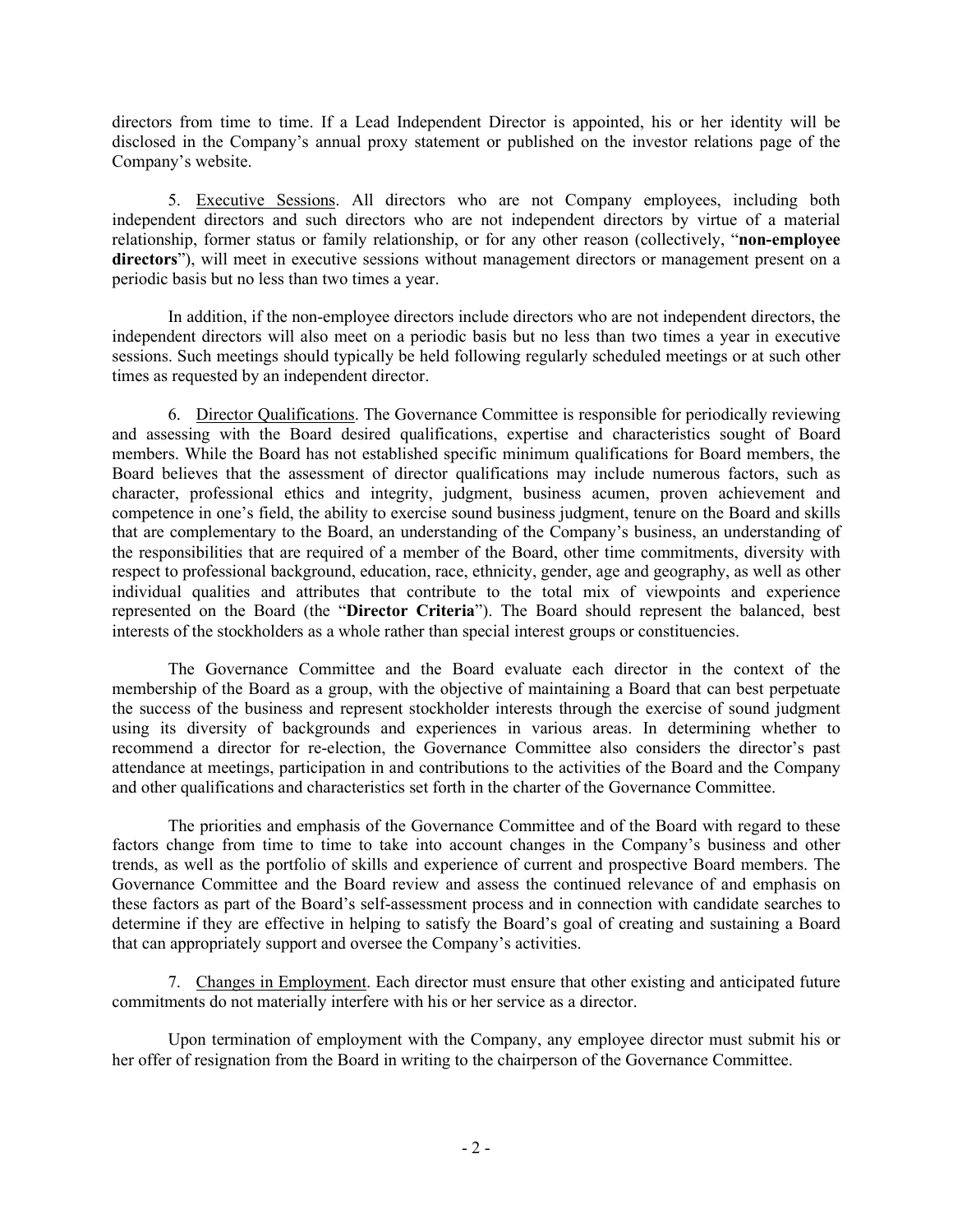Upon a change in employment with his or her principal employer, any non-employee director shall promptly inform the Chief Financial Officer or the Lead Independent Director (if one is appointed), who will discuss the issue with the Governance Committee. The Governance Committee shall assess the appropriateness of such non-employee director remaining on the Board and shall recommend to the Board whether to request that such non-employee director tender his or her resignation. If so requested, such non-employee director is expected to promptly tender his or her resignation from the Board and all committees thereof in writing to the chairperson of the Governance Committee (or, if the director is the chairperson of the Governance Committee, to the Chairperson of the Board or the Lead Independent Director (if one is appointed)).

8. Limitation on Other Board Service. Directors should advise the Governance Committee of any invitations to join the board of directors of any other public company prior to accepting the directorship. No director should serve on more than four public company boards (including the Company's Board) without the approval of the Board. The CEO should not serve on more than two public company boards (including the Company's Board). The Board, through the Governance Committee, will have the opportunity to review the appropriateness of the continued service of a director who changes the role, position or areas of responsibility that he or she held when he or she was elected to the Board. In addition to the limitations on Board membership described above, no director should serve on more than three public company audit committees or serve as the chair of more than two public company audit committees, in each case without the approval of the Board.

Service on other boards or committees should be consistent with the Company's conflict of interest policies set forth below.

9. Policies and Procedures for Director Candidates. The Board is divided into three classes. As a result, approximately one-third of the Board will stand for election for a three-year term by the stockholders of the Company each year at the Company's annual meeting of stockholders. Each year, at the Company's annual meeting of stockholders, the Board will approve a slate of directors for election by the stockholders. In accordance with the Bylaws, the Board will also be responsible for filling vacancies or newly-created directorships on the Board that may occur between annual meetings of stockholders. The Governance Committee is responsible for identifying and screening candidates for Board membership, and recommending candidates to the entire Board for Board membership. After the Governance Committee makes its recommendations, the Board will have final authority on determining the selection of those director candidates for nomination to the Board.

In its evaluation of director candidates, including the members of the Board eligible for reelection, the Governance Committee will consider the following: the current size and composition of the Board and the needs of the Board and the respective committees of the Board; the Director Criteria; and other factors that the Governance Committee may consider appropriate. In evaluating the Director Criteria, the Governance Committee does not assign any particular weighting or priority to any of those factors.

If the Governance Committee determines that an additional or replacement director is required, the Governance Committee may take such measures that it considers appropriate in connection with its evaluation of a director candidate, including candidate interviews, inquiry of the person or persons making the recommendation or nomination, engagement of an outside search firm to gather additional information, or reliance on the knowledge of the members of the Governance Committee, the Board or management. The Governance Committee may propose to the Board a candidate recommended or offered for nomination by a stockholder as a nominee for election to the Board.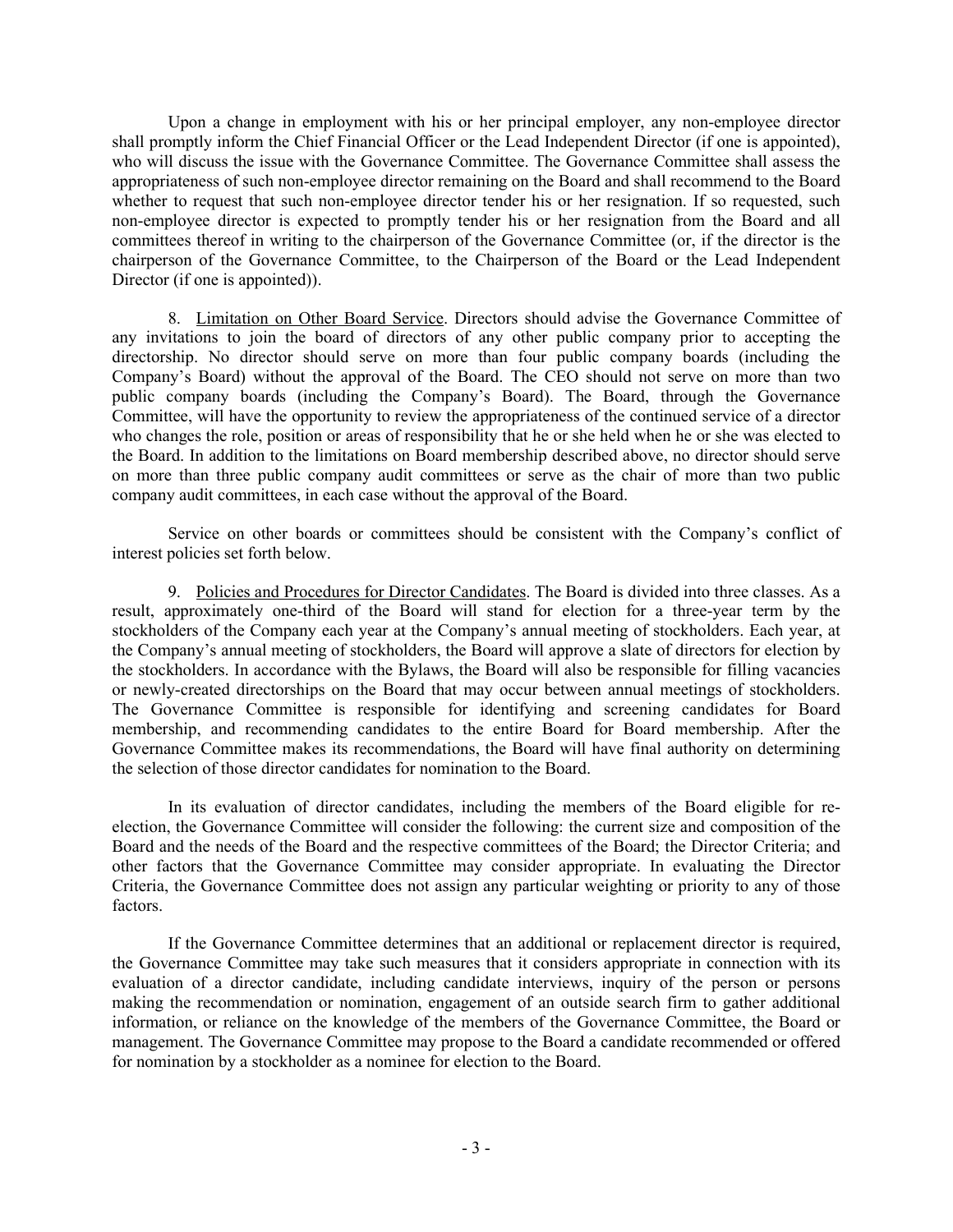The Governance Committee considers recommendations and nominations for candidates to the Board from stockholders so long as such recommendations and nominations comply with the Certificate and Bylaws, all applicable Company policies and all applicable laws, rules and regulations, and in the same manner as candidates recommended to the Governance Committee from other sources. Stockholders may recommend director nominees for consideration by the Governance Committee by writing to the Secretary of the Company. The recommendation must include the candidate's name, home and business contact information, detailed biographical data, relevant qualifications, a signed letter from the candidate confirming willingness to serve, information regarding any relationships between the candidate and the Company and evidence of the recommending stockholder's ownership of Company stock. Such recommendations must also include a statement from the recommending stockholder in support of the candidate. Stockholder recommendations must be received by December 31<sup>st</sup> of the year prior to the year in which the recommended candidates will be considered for nomination. Following verification of the stockholder status of the person submitting the recommendation and verification that all requirements have been met, all properly submitted recommendations will be promptly brought to the attention of the Governance Committee.

Stockholders that instead desire to nominate persons directly for election to the Board at the Company's annual meeting of stockholders must meet the deadlines and other requirements set forth in the Bylaws, as amended from time to time, and the rules and regulations of the Securities and Exchange Commission.

These policies and procedures for director candidates are administered by the Governance Committee. Nothing in these policies and procedures limits any rights or obligations of any person under any stockholders' agreement to which the Company or any of its subsidiaries is a party, as applicable.

10. Directors Who Become Aware of Circumstances that May Adversely Reflect Upon the Director or the Company. When a director, including any director who is currently an officer or employee of the Company, becomes aware of circumstances that may adversely reflect upon the director, any other director, or the Company, the director should notify the Governance Committee of such circumstances. The Governance Committee will consider the circumstances and may in certain cases request the director to cease the related activity or, in more severe cases, request that the director submit his or her resignation from the Board.

11. Term Limits. Term limits may result in the loss of long-serving directors who over time have developed unique and valuable insights into the Company's business and therefore can provide a significant contribution to the Board. Because each director is periodically subject to election by the Company's stockholders, the Board does not believe it is in the best interests of the Company to establish term limits.

12. Compensation. The compensation of directors will be approved by the Board with the assistance of the Compensation Committee of the Board (the "**Compensation Committee**"). The Compensation Committee may, in its discretion, invite any director, officer or employee to its meetings in order to advise on the compensation of directors. The Compensation Committee may also, in its discretion, select and retain compensation consultants and advisors, who shall be independent of the Company pursuant to the applicable rules of the Securities and Exchange Commission or the exchange on which the Company's securities are listed. Any Company employee serving on the Board will not receive additional compensation for the employee's service as a director.

13. Conflicts of Interest. Directors are expected to avoid any action, position or interest that conflicts with the interests of the Company or gives the appearance of a conflict. If an actual or potential conflict of interest develops, the director will report all facts regarding the matter to the chairperson of the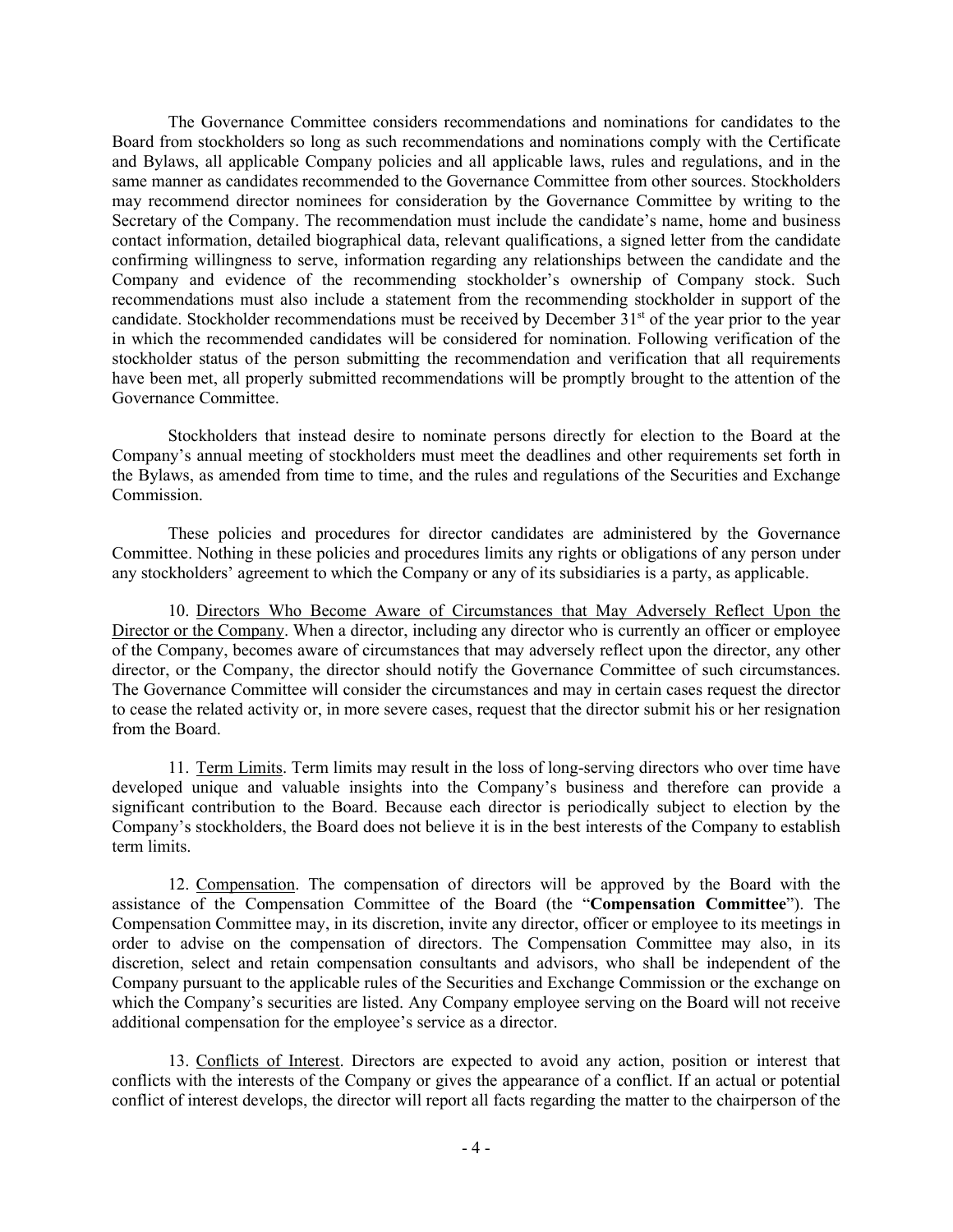Audit Committee of the Board (the "**Audit Committee**") or if such director is the chairperson of the Audit Committee, then to the other members of the Audit Committee. Any material conflict must be resolved or the director should resign. If a director has a personal interest in a matter before the Board, the director must disclose the interest to the Board, excuse himself or herself from discussion of the matter, and abstain from voting on the matter.

The Audit Committee will review and monitor compliance with the Company's Code of Business Conduct and Ethics, which is applicable to the Company's directors, officers, employees, contractors, consultants and agents. The Audit Committee will review and approve the Company's procedures for handling complaints regarding accounting or auditing matters and approve in advance any proposed related party transactions in compliance with the Company's policies.

14. Interaction with the Press and Other Third Parties. The Board believes that management speaks for the Company. Each director should refer all inquiries from the press or other third parties regarding the Company's operations to management. Individual directors may, from time to time, at the request of the management, meet or otherwise communicate with various constituencies that are involved with the Company. If comments from the Board are appropriate, they should, in most circumstances, come from the Chairperson of the Board or the Lead Independent Director (if one is appointed) in compliance with the Company's External Communications Policy.

15. Access, Resources, Reliance on Information and Others. The Board and its directors shall at all times have direct, independent and confidential access to the Company's executive officers, management and personnel to carry out the Board's purposes and fulfill its duties. The Board is authorized to obtain, at the Company's expense, data, advice, consultation and documentation as the Board considers appropriate and to retain consultants, independent counsel or other advisers to advise or assist the Board in the performance of any of its responsibilities and duties or for any other matter related to the Board's purposes.

A director is entitled when discharging his or her duties to rely in good faith on reports or other information provided by the Company's management, its independent auditors, legal counsel or other advisors as to matters the member reasonably believes to be within such other person's professional or expert competence and who has been selected with reasonable care by or on behalf of the Company.

Nothing in these guidelines is intended to preclude or impair the protection provided under applicable law for good faith reliance by directors on reports, advice or other information provided by others (including reports, advice or other information provided by the Company's management, legal counsel, consultants, independent auditors or independent professional advisers retained by the Board).

16. Director Orientation and Continuing Education. The directors and the Company are committed to ensuring that all directors receive orientation and continuing education. The Governance Committee oversees the Company's director orientation and continuing education programs.

17. Annual Self-Evaluation. The Governance Committee will oversee an annual self-evaluation by the Board, each committee of the Board and each director. The Governance Committee will be responsible for establishing the evaluation criteria and implementing the process for this evaluation, as well as considering other corporate governance principles that may, from time to time, merit consideration by the Board.

The Governance Committee will utilize the results of the Board evaluation process in assessing and determining the characteristics and critical skills required of prospective candidates for election to the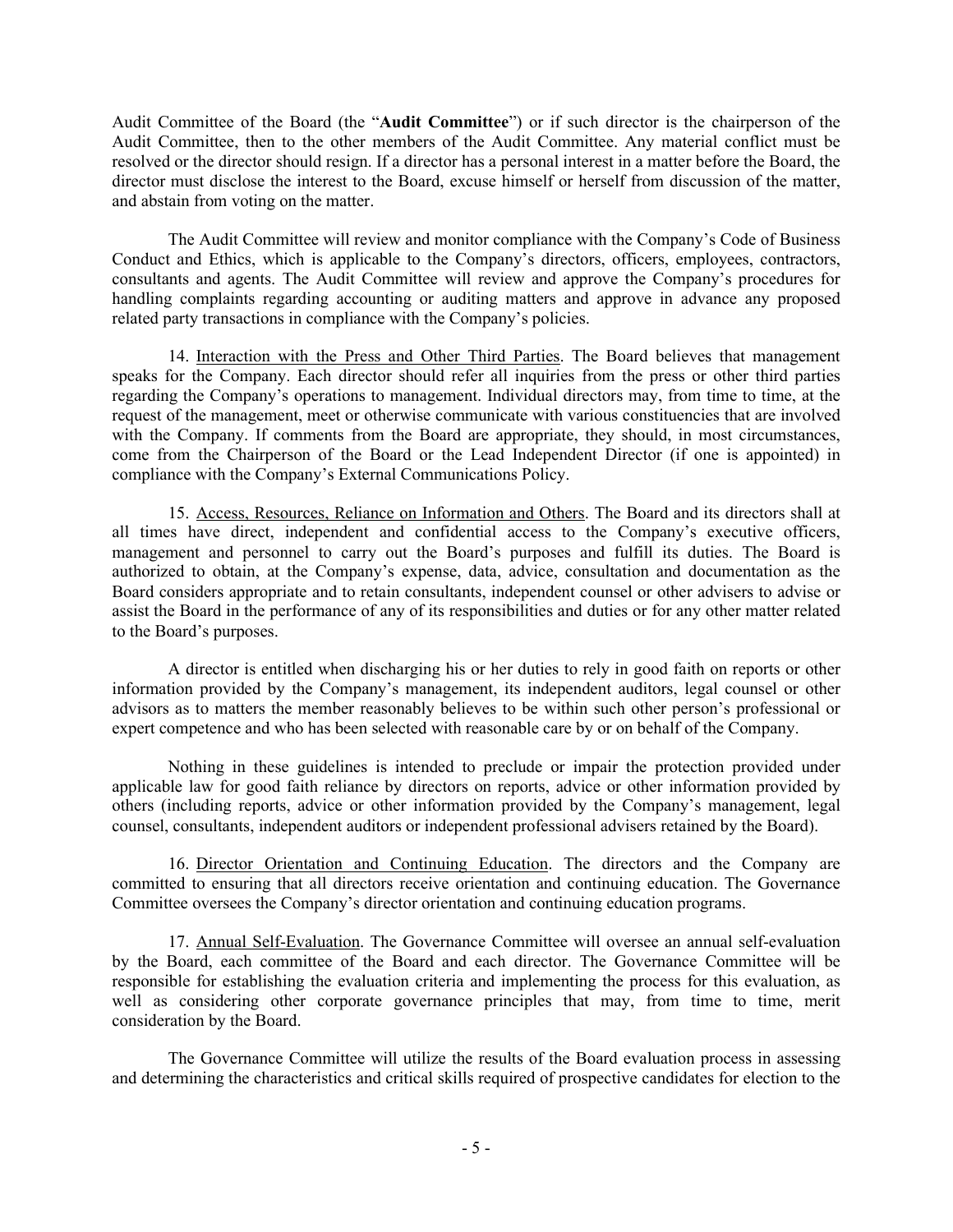Board and for current directors seeking re-election in an effort to further the interests of the Company and its stockholders in a manner consistent with the Company's mission and core values.

## **C. BOARD MEETINGS; STOCKHOLDER MEETINGS, INVOLVEMENT OF SENIOR MANAGEMENT**

1. Board Meeting Attendance. The Board will meet on a periodic basis, in person or by teleconference, at such times and places as the Board determines. If there is a Lead Independent Director, he or she will set the agenda for each Board meeting in consultation with the CEO; otherwise, the Chairperson of the Board will set the agenda. Each director is free to suggest items for inclusion on the agenda. Directors are expected to attend each meeting (and, in no event, fewer than 75% of the meetings), to invest the time and effort necessary to understand the Company's business and financial strategies and challenges. The basic duties of the directors include being prepared for and attending Board meetings and actively participating in Board discussions. Directors are also expected to make themselves available outside of Board meetings for advice and consultation. A director who is unable to attend a Board or committee meeting should notify the Chairperson of the Board or the Lead Independent Director (if one is appointed) or the committee chairperson, as applicable, and the CEO in advance of the meeting.

2. Annual Meeting of Stockholders Attendance. Each director is strongly encouraged to attend the Company's annual meetings of stockholders, either in person or by teleconference.

3. Attendance of Non-Directors. The Board encourages invitations to management and outside advisors or consultants from time to time to participate in Board or committee meetings to (a) make presentations and provide insight into items being discussed by the Board that involve the invitee and (b) bring managers with high potential into contact with the Board. Attendance of any non-directors at Board meetings is at the discretion of the Board.

4. Advance Receipt of Meeting Materials. Information regarding the topics to be considered at a meeting is essential to the Board's understanding of the business and the preparation of the directors for a productive meeting. To the extent feasible, the meeting agenda and any written materials relating to each Board meeting will be distributed to the directors sufficiently in advance of each meeting to allow for review of the agenda and materials. Directors are expected to have reviewed and be prepared to discuss all materials distributed in advance of any meeting.

### **D. COMMITTEE MATTERS**

1. Number, Names, Responsibilities and Independence of Committees. The Board currently has three standing committees: the Audit Committee, Compensation Committee and Governance Committee. Each of the Audit Committee, Compensation Committee and Governance Committee is composed of independent directors. From time to time, the Board may form or disband an ad hoc or standing Board committee, depending upon the circumstances. Each committee will perform its duties as assigned by the Board in compliance with the Bylaws and the committee's charter.

2. Assignment and Rotation of Committee Members. Based on the recommendation of the Governance Committee, the Board appoints committee members and committee chairpersons according to criteria set forth in the applicable committee charter and other criteria that the Board determines to be relevant to the responsibilities of each committee, in accordance with applicable laws, rules and regulations. Committee membership and the position of committee chairpersons will not be rotated on a mandatory or regular basis unless the Board determines that rotation is in the best interest of the Company.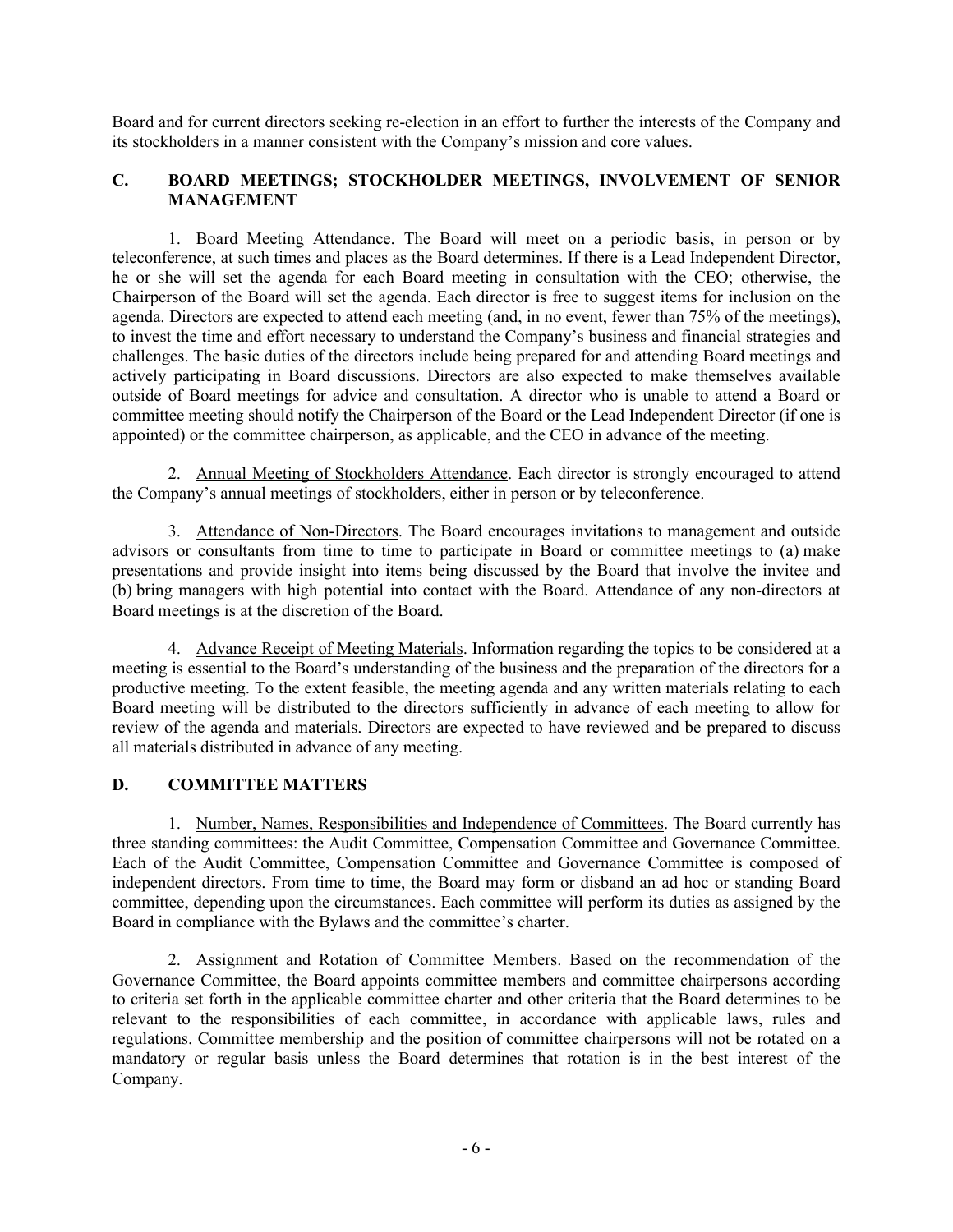3. Frequency of Committee Meetings and Agendas. The committee chairpersons and appropriate members of management, in accordance with the committee's charter and, as appropriate, in consultation with the committee members, will determine the frequency and length of the committee meetings and develop the meeting agendas. Committee chairpersons will summarize committee discussions and actions with the full Board.

4. Committee Charters. Each standing Board committee will have a charter that sets forth the purpose, membership requirements, authority and responsibilities of the committee. Each committee will review its charter annually and recommend to the Board any changes it deems necessary.

## **E. LEADERSHIP DEVELOPMENT**

1. Annual Review of Chief Executive Officer. The Compensation Committee, with input from the non-employee directors, will conduct a review at least annually of the performance of the CEO. The Compensation Committee will establish the evaluation process and determine the specific criteria on which the performance of the CEO is evaluated in accordance with the charter and principles of the Compensation Committee.

2. Succession Planning. The Governance Committee will work with the CEO to plan for CEO succession, as well as to develop plans for interim succession for the CEO in the event the need for a successor arises unexpectedly. The Governance Committee will also work with the CEO and appropriate members of management to plan for succession of each of the other senior executives, as well as to develop plans for interim succession of such executives in the event the need for a successor arises unexpectedly. In addition to the succession planning, there should periodically be a report on management development by the CEO.

# **F. DIRECTOR COMMUNICATIONS**

In cases where stockholders and other interested parties wish to communicate directly with the Company's non-management directors, messages should be in writing and should be sent to the Chief Financial Officer by mail to the principal executive office of the Company.

The Company's Chief Financial Officer, in consultation with appropriate directors as necessary, shall review all incoming communications and screen for communications that (1) are solicitations for products and services, (2) relate to matters of a personal nature not relevant for the Company's stockholders to act on or for the Board to consider and (3) matters that are of a type that render them improper or irrelevant to the functioning of the Board or the Company, including without limitation, mass mailings, product complaints or inquiries, job inquiries, business solicitations and patently offensive or otherwise inappropriate material. If appropriate, the Company's Chief Financial Officer will route such communications to the appropriate director(s) or, if none is specified, to the Chairperson of the Board or the Lead Independent Director (if one is appointed) if the Chairperson of the Board is not independent.

The Company's Chief Financial Officer may decide in the exercise of his or her judgment whether a response to any communication is necessary and shall provide a report to the Governance Committee on a quarterly basis of any communications received for which the Chief Financial Officer has responded.

These policies and procedures for communications with the non-management directors are administered by the Governance Committee. These policies and procedures do not apply to (a) communications to non-management directors from officers or directors of the Company who are